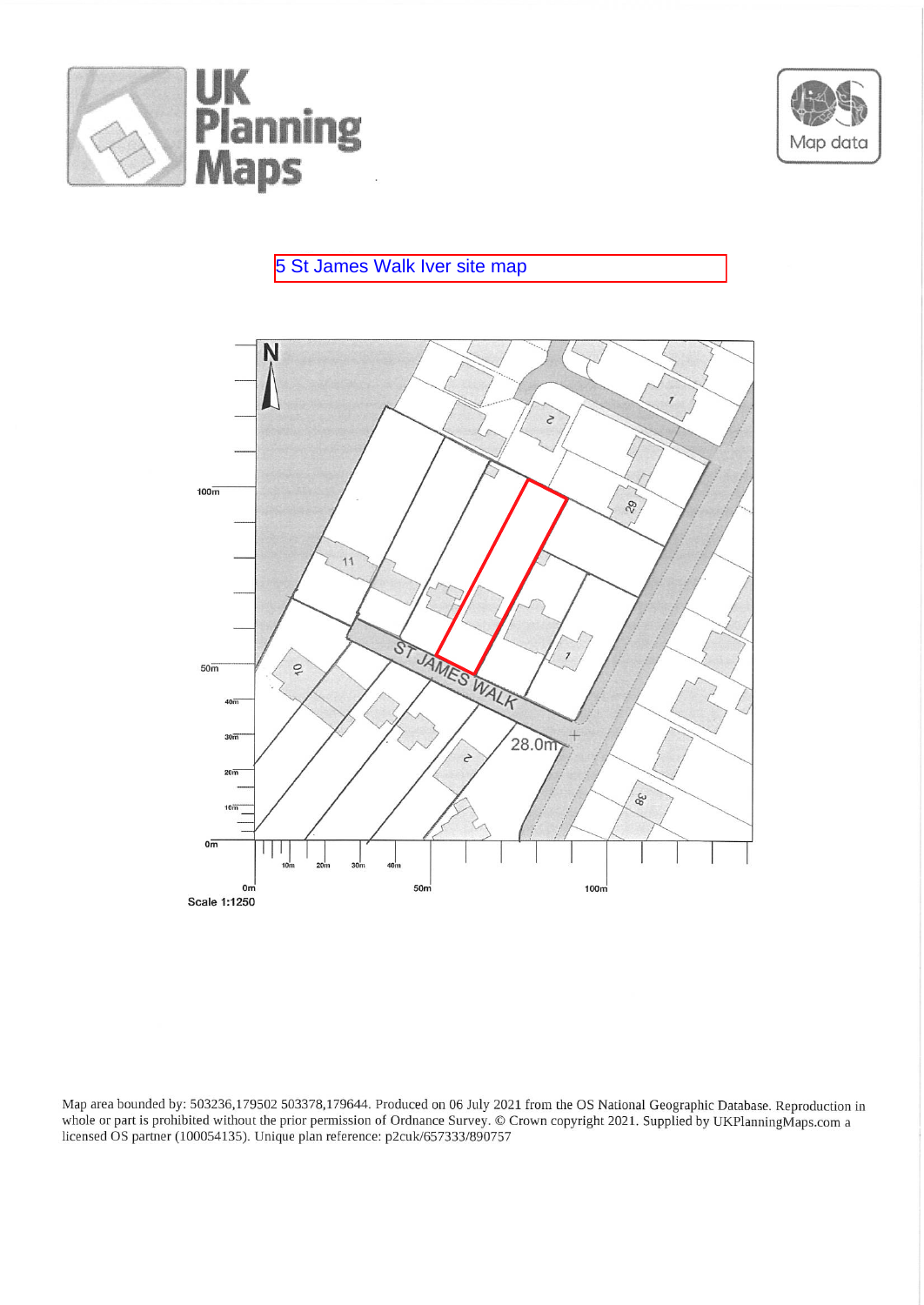

| 3<br>2<br>4   | 5<br>6<br>8<br>7                                                                                                                                                                                                                                                                                                                                                                                                                                                                                                                                                                                                                                                                                                                                                                                                                                                                                                                                                                                                                                                                                                                                                                                                                                                                                                                                                                                                                                                                                                                                                                                                                                                                                                                                                  |  |  |
|---------------|-------------------------------------------------------------------------------------------------------------------------------------------------------------------------------------------------------------------------------------------------------------------------------------------------------------------------------------------------------------------------------------------------------------------------------------------------------------------------------------------------------------------------------------------------------------------------------------------------------------------------------------------------------------------------------------------------------------------------------------------------------------------------------------------------------------------------------------------------------------------------------------------------------------------------------------------------------------------------------------------------------------------------------------------------------------------------------------------------------------------------------------------------------------------------------------------------------------------------------------------------------------------------------------------------------------------------------------------------------------------------------------------------------------------------------------------------------------------------------------------------------------------------------------------------------------------------------------------------------------------------------------------------------------------------------------------------------------------------------------------------------------------|--|--|
| <b>Metres</b> |                                                                                                                                                                                                                                                                                                                                                                                                                                                                                                                                                                                                                                                                                                                                                                                                                                                                                                                                                                                                                                                                                                                                                                                                                                                                                                                                                                                                                                                                                                                                                                                                                                                                                                                                                                   |  |  |
| 2<br>1        | 3<br>4                                                                                                                                                                                                                                                                                                                                                                                                                                                                                                                                                                                                                                                                                                                                                                                                                                                                                                                                                                                                                                                                                                                                                                                                                                                                                                                                                                                                                                                                                                                                                                                                                                                                                                                                                            |  |  |
|               | 1:50                                                                                                                                                                                                                                                                                                                                                                                                                                                                                                                                                                                                                                                                                                                                                                                                                                                                                                                                                                                                                                                                                                                                                                                                                                                                                                                                                                                                                                                                                                                                                                                                                                                                                                                                                              |  |  |
|               | All dimensions verified on site.<br>All work to comply with British Standards, Code of practice.<br>All internal works to be in accordance with client<br>instructions.<br>All external surfaces to match existing.<br>All work to be to the satisfaction of the local<br>authority-building surveyor.<br>Builder to serve building notice and comply fully in all<br>respects.<br>Owner responsible for compliance with 1. Party Wall etc<br>Act 1996. 2. Thames water Build Over Agreement.<br>Builder to ensure all work in compliance<br>with Build Over agreement as approved by<br>Thames Water<br>All proprietary materials to<br>manufacturers recommendations<br>Works to boiler/Gas to be carried<br>out by Gas Safe registered installer<br>and to Gas Safe recommendations<br>All wiring and electrical work will be designed,<br>installed, inspected and tested in accordance<br>with the requirements of BS 7671:2001 (2004),<br>the 17th edition Wiring Guidance and Building<br>Regulation Part P (Electrical Safety) by a<br>competent person registered with an electrical<br>self-certification scheme, (BRE, BSI, ELECSA,<br>NAPIT, or NICEIC), authorised by the Secretary<br>of State<br>The competent person is to send a self-<br>certification certificate to the Local Authority<br>Building Control Departement within 30 days of<br>completion of the electrical works. The client<br>must receive both a copy of the self-certification<br>certificate and a BS 7671:2001 (2004) Electrical<br>Installation Test Certificate and forward copies<br>to the Local Authority Building Control Dept.<br>These drawings for planning permission purposes<br>only. Owner to ensure all works remain within<br>boundary/curtilage of site. |  |  |
|               |                                                                                                                                                                                                                                                                                                                                                                                                                                                                                                                                                                                                                                                                                                                                                                                                                                                                                                                                                                                                                                                                                                                                                                                                                                                                                                                                                                                                                                                                                                                                                                                                                                                                                                                                                                   |  |  |
|               | DATE<br><b>REVISION</b>                                                                                                                                                                                                                                                                                                                                                                                                                                                                                                                                                                                                                                                                                                                                                                                                                                                                                                                                                                                                                                                                                                                                                                                                                                                                                                                                                                                                                                                                                                                                                                                                                                                                                                                                           |  |  |
|               | COPYRIGHT:                                                                                                                                                                                                                                                                                                                                                                                                                                                                                                                                                                                                                                                                                                                                                                                                                                                                                                                                                                                                                                                                                                                                                                                                                                                                                                                                                                                                                                                                                                                                                                                                                                                                                                                                                        |  |  |
|               | <b>JOB TITLE:</b><br>5 ST. JAMES WALK IVER                                                                                                                                                                                                                                                                                                                                                                                                                                                                                                                                                                                                                                                                                                                                                                                                                                                                                                                                                                                                                                                                                                                                                                                                                                                                                                                                                                                                                                                                                                                                                                                                                                                                                                                        |  |  |
|               | <b>DRAWING TITLE:</b><br><b>EXISTING BLOCK PLAN</b>                                                                                                                                                                                                                                                                                                                                                                                                                                                                                                                                                                                                                                                                                                                                                                                                                                                                                                                                                                                                                                                                                                                                                                                                                                                                                                                                                                                                                                                                                                                                                                                                                                                                                                               |  |  |
|               | AND SECTION<br>SCALE: 1:100                                                                                                                                                                                                                                                                                                                                                                                                                                                                                                                                                                                                                                                                                                                                                                                                                                                                                                                                                                                                                                                                                                                                                                                                                                                                                                                                                                                                                                                                                                                                                                                                                                                                                                                                       |  |  |
|               |                                                                                                                                                                                                                                                                                                                                                                                                                                                                                                                                                                                                                                                                                                                                                                                                                                                                                                                                                                                                                                                                                                                                                                                                                                                                                                                                                                                                                                                                                                                                                                                                                                                                                                                                                                   |  |  |
|               | DATE: 16-03-2022<br>DRAWN BY:                                                                                                                                                                                                                                                                                                                                                                                                                                                                                                                                                                                                                                                                                                                                                                                                                                                                                                                                                                                                                                                                                                                                                                                                                                                                                                                                                                                                                                                                                                                                                                                                                                                                                                                                     |  |  |
|               | REV.                                                                                                                                                                                                                                                                                                                                                                                                                                                                                                                                                                                                                                                                                                                                                                                                                                                                                                                                                                                                                                                                                                                                                                                                                                                                                                                                                                                                                                                                                                                                                                                                                                                                                                                                                              |  |  |
|               | DRG. NO.<br>2021/5/SJWI/102/B                                                                                                                                                                                                                                                                                                                                                                                                                                                                                                                                                                                                                                                                                                                                                                                                                                                                                                                                                                                                                                                                                                                                                                                                                                                                                                                                                                                                                                                                                                                                                                                                                                                                                                                                     |  |  |
|               |                                                                                                                                                                                                                                                                                                                                                                                                                                                                                                                                                                                                                                                                                                                                                                                                                                                                                                                                                                                                                                                                                                                                                                                                                                                                                                                                                                                                                                                                                                                                                                                                                                                                                                                                                                   |  |  |





EXISTING BLOCK PLAN (SCALE 1:200)



PLANNING OFFICER TO NOTE: RECENT PLANNING PERMISSION FOR ENLARGED DWELLING.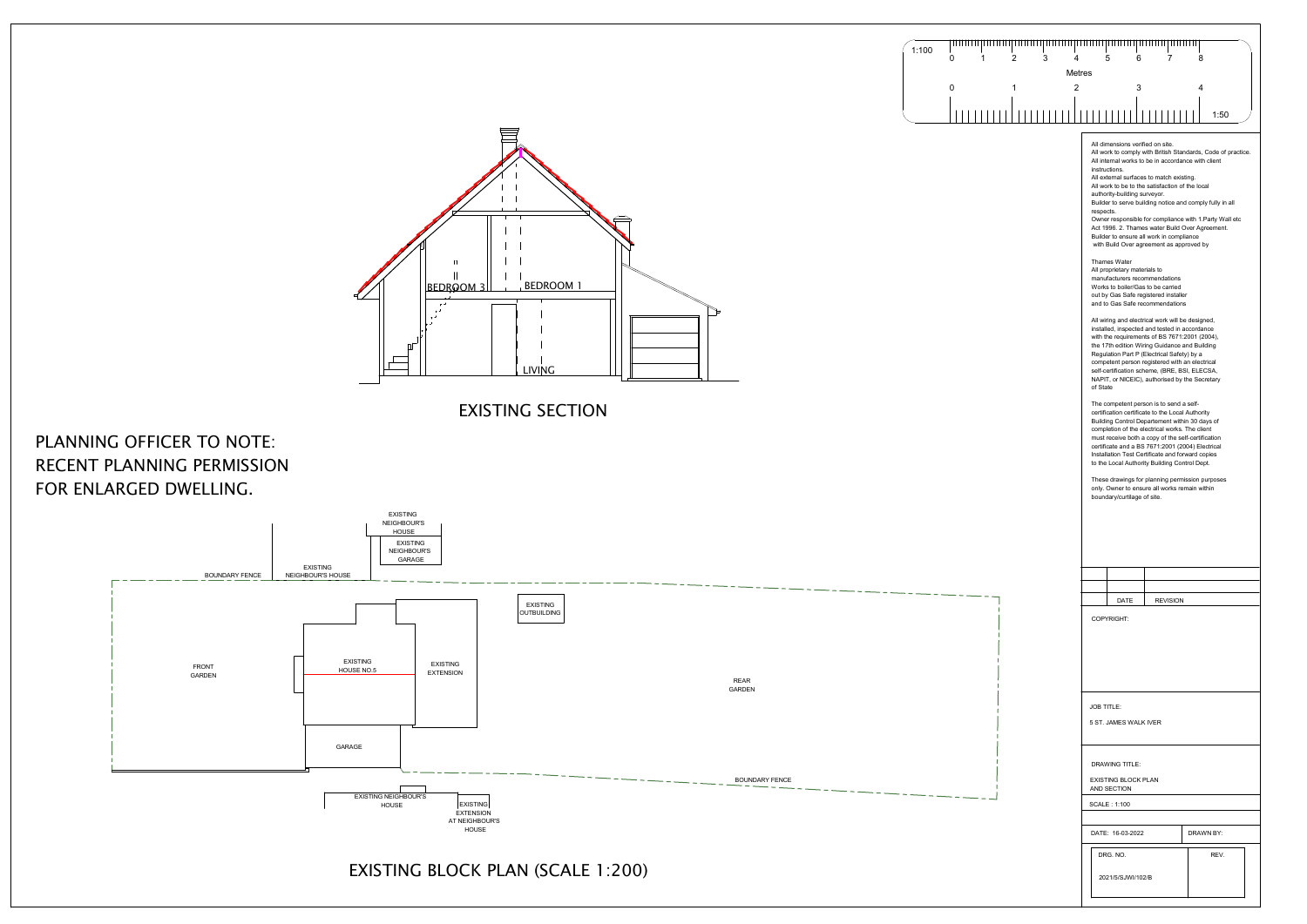| 2<br>3<br>5<br>6<br>8<br>0<br>1<br>4<br>7<br><b>Metres</b><br>2<br>3<br>0<br>1<br>4<br>1:50<br>All dimensions verified on site.                                                                                                                                                                                                                                                                                                                                                                                                                                                                                                                                                                                                                                                                                                                                                                                                                                                                                                                                                                                                                                                                                                                                                                                                                                                                                                                                                                                                                                                                                                                                                                                                                                        |  |  |
|------------------------------------------------------------------------------------------------------------------------------------------------------------------------------------------------------------------------------------------------------------------------------------------------------------------------------------------------------------------------------------------------------------------------------------------------------------------------------------------------------------------------------------------------------------------------------------------------------------------------------------------------------------------------------------------------------------------------------------------------------------------------------------------------------------------------------------------------------------------------------------------------------------------------------------------------------------------------------------------------------------------------------------------------------------------------------------------------------------------------------------------------------------------------------------------------------------------------------------------------------------------------------------------------------------------------------------------------------------------------------------------------------------------------------------------------------------------------------------------------------------------------------------------------------------------------------------------------------------------------------------------------------------------------------------------------------------------------------------------------------------------------|--|--|
|                                                                                                                                                                                                                                                                                                                                                                                                                                                                                                                                                                                                                                                                                                                                                                                                                                                                                                                                                                                                                                                                                                                                                                                                                                                                                                                                                                                                                                                                                                                                                                                                                                                                                                                                                                        |  |  |
|                                                                                                                                                                                                                                                                                                                                                                                                                                                                                                                                                                                                                                                                                                                                                                                                                                                                                                                                                                                                                                                                                                                                                                                                                                                                                                                                                                                                                                                                                                                                                                                                                                                                                                                                                                        |  |  |
| All work to comply with British Standards, Code of practice.<br>All internal works to be in accordance with client<br>instructions.<br>All external surfaces to match existing.<br>All work to be to the satisfaction of the local<br>authority-building surveyor.<br>Builder to serve building notice and comply fully in all<br>respects.<br>Owner responsible for compliance with 1. Party Wall etc<br>Act 1996. 2. Thames water Build Over Agreement.<br>Builder to ensure all work in compliance<br>with Build Over agreement as approved by<br>Thames Water<br>All proprietary materials to<br>manufacturers recommendations<br>Works to boiler/Gas to be carried<br>out by Gas Safe registered installer<br>and to Gas Safe recommendations<br>All wiring and electrical work will be designed,<br>installed, inspected and tested in accordance<br>with the requirements of BS 7671:2001 (2004),<br>the 17th edition Wiring Guidance and Building<br>Regulation Part P (Electrical Safety) by a<br>competent person registered with an electrical<br>self-certification scheme, (BRE, BSI, ELECSA,<br>NAPIT, or NICEIC), authorised by the Secretary<br>of State<br>The competent person is to send a self-<br>certification certificate to the Local Authority<br>Building Control Departement within 30 days of<br>completion of the electrical works. The client<br>must receive both a copy of the self-certification<br>certificate and a BS 7671:2001 (2004) Electrical<br>Installation Test Certificate and forward copies<br>to the Local Authority Building Control Dept.<br>These drawings for planning permission purposes<br>only. Owner to ensure all works remain within<br>boundary/curtilage of site.<br>DATE<br><b>REVISION</b><br>COPYRIGHT: |  |  |
| <b>JOB TITLE:</b><br>5 ST. JAMES WALK IVER<br><b>DRAWING TITLE:</b><br>PROPOSED LOFT FLOOR PLAN,                                                                                                                                                                                                                                                                                                                                                                                                                                                                                                                                                                                                                                                                                                                                                                                                                                                                                                                                                                                                                                                                                                                                                                                                                                                                                                                                                                                                                                                                                                                                                                                                                                                                       |  |  |
| ROOF PLAN AND BLOCK PLAN<br><b>SCALE: 1:100</b>                                                                                                                                                                                                                                                                                                                                                                                                                                                                                                                                                                                                                                                                                                                                                                                                                                                                                                                                                                                                                                                                                                                                                                                                                                                                                                                                                                                                                                                                                                                                                                                                                                                                                                                        |  |  |
|                                                                                                                                                                                                                                                                                                                                                                                                                                                                                                                                                                                                                                                                                                                                                                                                                                                                                                                                                                                                                                                                                                                                                                                                                                                                                                                                                                                                                                                                                                                                                                                                                                                                                                                                                                        |  |  |
| DATE: 16-03-2022<br>DRAWN BY:                                                                                                                                                                                                                                                                                                                                                                                                                                                                                                                                                                                                                                                                                                                                                                                                                                                                                                                                                                                                                                                                                                                                                                                                                                                                                                                                                                                                                                                                                                                                                                                                                                                                                                                                          |  |  |
| DRG. NO.<br>REV.<br>2021/5/SJWI/105/A1                                                                                                                                                                                                                                                                                                                                                                                                                                                                                                                                                                                                                                                                                                                                                                                                                                                                                                                                                                                                                                                                                                                                                                                                                                                                                                                                                                                                                                                                                                                                                                                                                                                                                                                                 |  |  |

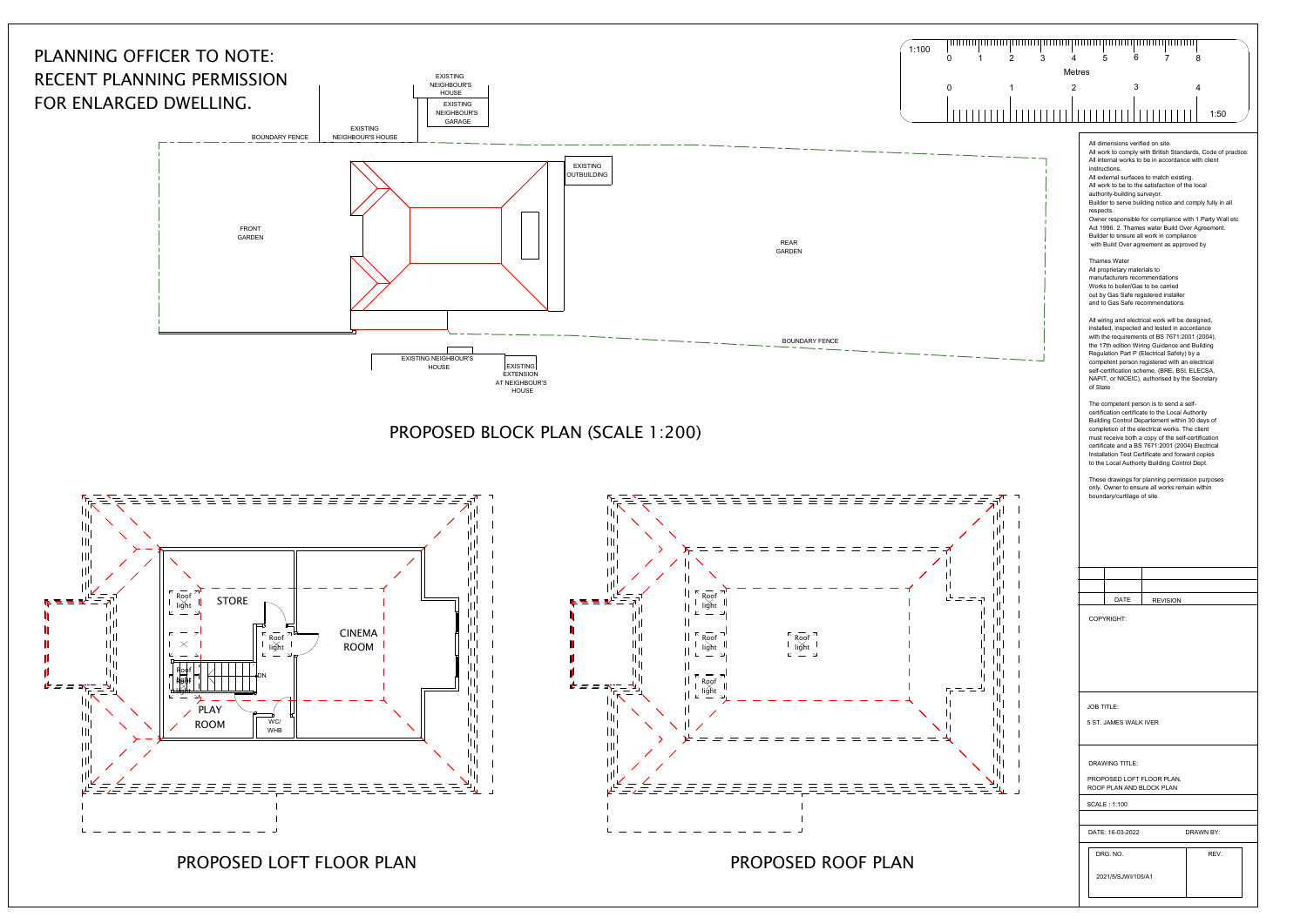| 3<br>2<br>4 | 5<br>6<br>7                                                                                                                                                                                                                                                                                                                                                                                                                                                                                                                                                                                                                                                                                                                                                                                                                                                                                                                                                                                                                                                                                                                                                                                                                                                                                                                                                                                                                                                                                                                                                                                                                                                                                                                                                      | 8         |  |
|-------------|------------------------------------------------------------------------------------------------------------------------------------------------------------------------------------------------------------------------------------------------------------------------------------------------------------------------------------------------------------------------------------------------------------------------------------------------------------------------------------------------------------------------------------------------------------------------------------------------------------------------------------------------------------------------------------------------------------------------------------------------------------------------------------------------------------------------------------------------------------------------------------------------------------------------------------------------------------------------------------------------------------------------------------------------------------------------------------------------------------------------------------------------------------------------------------------------------------------------------------------------------------------------------------------------------------------------------------------------------------------------------------------------------------------------------------------------------------------------------------------------------------------------------------------------------------------------------------------------------------------------------------------------------------------------------------------------------------------------------------------------------------------|-----------|--|
| Metres      |                                                                                                                                                                                                                                                                                                                                                                                                                                                                                                                                                                                                                                                                                                                                                                                                                                                                                                                                                                                                                                                                                                                                                                                                                                                                                                                                                                                                                                                                                                                                                                                                                                                                                                                                                                  |           |  |
| 2<br>1      | 3                                                                                                                                                                                                                                                                                                                                                                                                                                                                                                                                                                                                                                                                                                                                                                                                                                                                                                                                                                                                                                                                                                                                                                                                                                                                                                                                                                                                                                                                                                                                                                                                                                                                                                                                                                | 4         |  |
|             |                                                                                                                                                                                                                                                                                                                                                                                                                                                                                                                                                                                                                                                                                                                                                                                                                                                                                                                                                                                                                                                                                                                                                                                                                                                                                                                                                                                                                                                                                                                                                                                                                                                                                                                                                                  |           |  |
|             |                                                                                                                                                                                                                                                                                                                                                                                                                                                                                                                                                                                                                                                                                                                                                                                                                                                                                                                                                                                                                                                                                                                                                                                                                                                                                                                                                                                                                                                                                                                                                                                                                                                                                                                                                                  | 1:50      |  |
|             | All dimensions verified on site.<br>All work to comply with British Standards, Code of practice.<br>All internal works to be in accordance with client<br>instructions.<br>All external surfaces to match existing.<br>All work to be to the satisfaction of the local<br>authority-building surveyor.<br>Builder to serve building notice and comply fully in all<br>respects.<br>Owner responsible for compliance with 1.Party Wall etc<br>Act 1996. 2. Thames water Build Over Agreement.<br>Builder to ensure all work in compliance<br>with Build Over agreement as approved by<br>Thames Water<br>All proprietary materials to<br>manufacturers recommendations<br>Works to boiler/Gas to be carried<br>out by Gas Safe registered installer<br>and to Gas Safe recommendations<br>All wiring and electrical work will be designed,<br>installed, inspected and tested in accordance<br>with the requirements of BS 7671:2001 (2004),<br>the 17th edition Wiring Guidance and Building<br>Regulation Part P (Electrical Safety) by a<br>competent person registered with an electrical<br>self-certification scheme, (BRE, BSI, ELECSA,<br>NAPIT, or NICEIC), authorised by the Secretary<br>of State<br>The competent person is to send a self-<br>certification certificate to the Local Authority<br>Building Control Departement within 30 days of<br>completion of the electrical works. The client<br>must receive both a copy of the self-certification<br>certificate and a BS 7671:2001 (2004) Electrical<br>Installation Test Certificate and forward copies<br>to the Local Authority Building Control Dept.<br>These drawings for planning permission purposes<br>only. Owner to ensure all works remain within<br>boundary/curtilage of site. |           |  |
|             |                                                                                                                                                                                                                                                                                                                                                                                                                                                                                                                                                                                                                                                                                                                                                                                                                                                                                                                                                                                                                                                                                                                                                                                                                                                                                                                                                                                                                                                                                                                                                                                                                                                                                                                                                                  |           |  |
|             | DATE<br><b>REVISION</b>                                                                                                                                                                                                                                                                                                                                                                                                                                                                                                                                                                                                                                                                                                                                                                                                                                                                                                                                                                                                                                                                                                                                                                                                                                                                                                                                                                                                                                                                                                                                                                                                                                                                                                                                          |           |  |
|             | COPYRIGHT:                                                                                                                                                                                                                                                                                                                                                                                                                                                                                                                                                                                                                                                                                                                                                                                                                                                                                                                                                                                                                                                                                                                                                                                                                                                                                                                                                                                                                                                                                                                                                                                                                                                                                                                                                       |           |  |
|             | <b>JOB TITLE:</b><br>5 ST. JAMES WALK IVER<br><b>DRAWING TITLE:</b><br><b>EXISTING ELEVATIONS</b><br><b>SCALE: 1:100</b>                                                                                                                                                                                                                                                                                                                                                                                                                                                                                                                                                                                                                                                                                                                                                                                                                                                                                                                                                                                                                                                                                                                                                                                                                                                                                                                                                                                                                                                                                                                                                                                                                                         |           |  |
|             |                                                                                                                                                                                                                                                                                                                                                                                                                                                                                                                                                                                                                                                                                                                                                                                                                                                                                                                                                                                                                                                                                                                                                                                                                                                                                                                                                                                                                                                                                                                                                                                                                                                                                                                                                                  |           |  |
|             |                                                                                                                                                                                                                                                                                                                                                                                                                                                                                                                                                                                                                                                                                                                                                                                                                                                                                                                                                                                                                                                                                                                                                                                                                                                                                                                                                                                                                                                                                                                                                                                                                                                                                                                                                                  |           |  |
|             | DATE: 24-01-2022                                                                                                                                                                                                                                                                                                                                                                                                                                                                                                                                                                                                                                                                                                                                                                                                                                                                                                                                                                                                                                                                                                                                                                                                                                                                                                                                                                                                                                                                                                                                                                                                                                                                                                                                                 | DRAWN BY: |  |
|             | DRG. NO.<br>2021/5/SJWI/103/A2                                                                                                                                                                                                                                                                                                                                                                                                                                                                                                                                                                                                                                                                                                                                                                                                                                                                                                                                                                                                                                                                                                                                                                                                                                                                                                                                                                                                                                                                                                                                                                                                                                                                                                                                   | REV.      |  |
|             |                                                                                                                                                                                                                                                                                                                                                                                                                                                                                                                                                                                                                                                                                                                                                                                                                                                                                                                                                                                                                                                                                                                                                                                                                                                                                                                                                                                                                                                                                                                                                                                                                                                                                                                                                                  |           |  |





EXISTING FRONT ELEVATION **EXISTING REAR ELEVATION** 





EXISTING RIGHT SIDE ELEVATION EXISTING LEFT SIDE ELEVATION